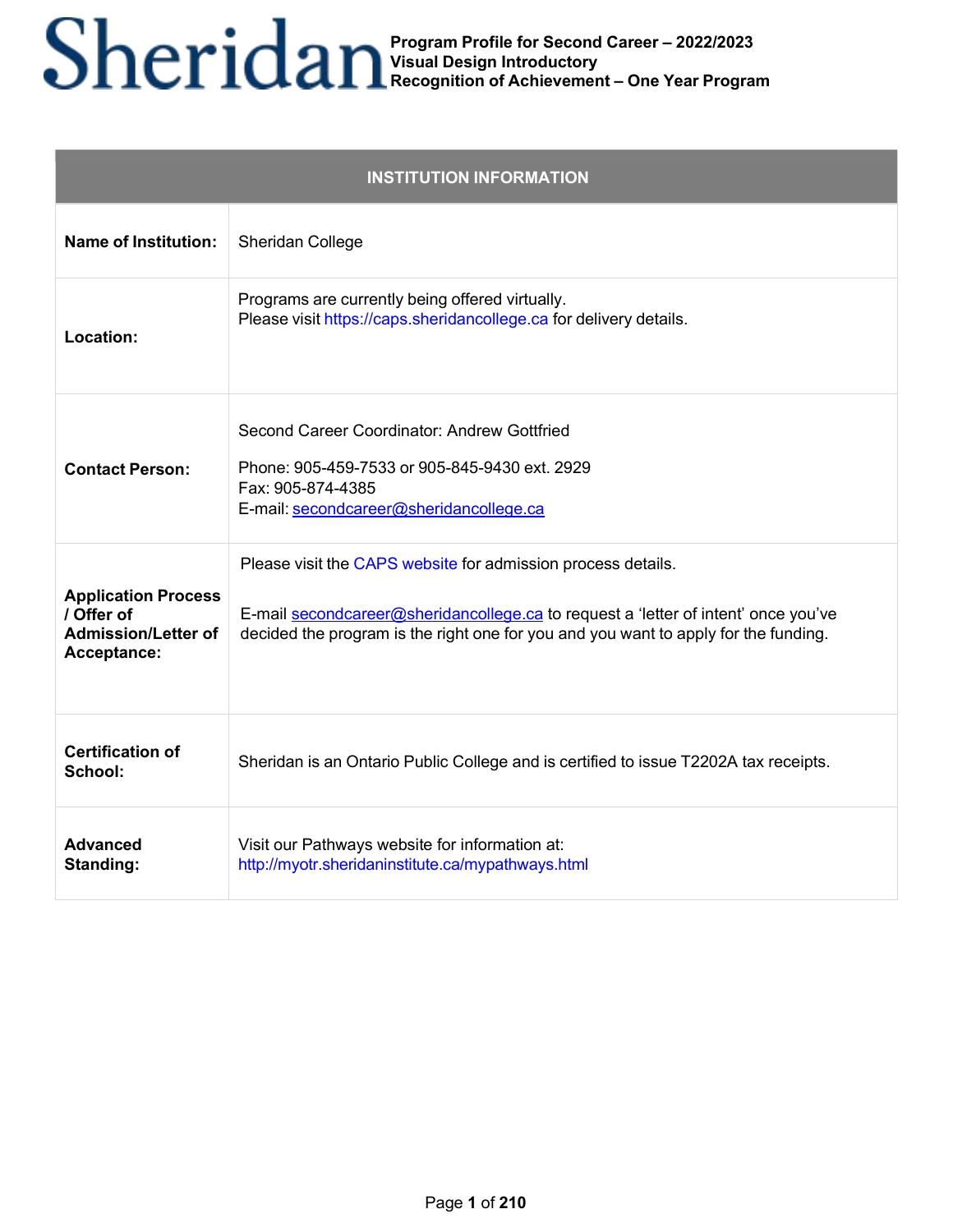

### **Program Profile for Second Career – 2022/2023 Visual Design Introductory Recognition of Achievement - One Year Program**

| <b>PROGRAM INFORMATION</b>          |                                                         |
|-------------------------------------|---------------------------------------------------------|
| Program Name/<br><b>Credential:</b> | Visual Design Introductory / Recognition of Achievement |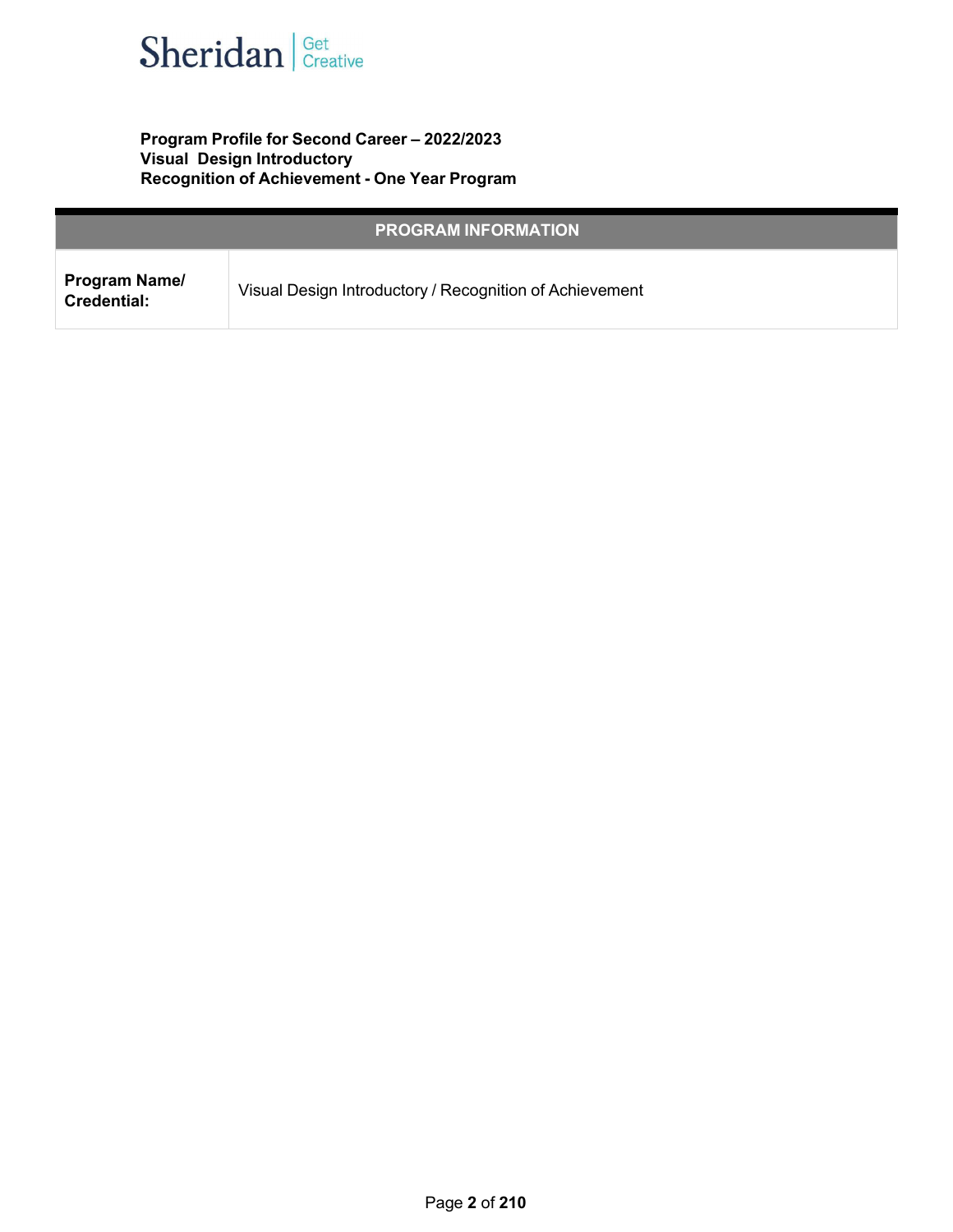| Sheridan <b>Set</b> |  |
|---------------------|--|
|                     |  |

#### **Program Profile for Second Career – 2022/2023 Visual Design Introductory Recognition of Achievement – One Year Program**

**Program-Specific Admission Requirements:**

<https://caps.sheridancollege.ca/products/visual-design-communication.aspx>

| <b>Program Offered</b><br><b>SEPTEMBER 2022</b><br><b>Start/End dates by</b><br>semester | May 8, 2023<br>Sept. 12, 2022<br>Jan. 9, 2023<br>3<br>To<br>$\boldsymbol{2}$<br>1<br>To<br>To<br>Aug. 11, 2023<br>Dec. 16, 2022<br>Apr. 14, 2023                                                                                                                                                                                                                                   |
|------------------------------------------------------------------------------------------|------------------------------------------------------------------------------------------------------------------------------------------------------------------------------------------------------------------------------------------------------------------------------------------------------------------------------------------------------------------------------------|
| <b>Program Offered</b><br><b>JAN 2023</b><br><b>Start/End dates by</b><br>semester       | Sept 12, 2023<br>Jan 9, 2023<br>$\mathbf{1}$<br>May 8, 2023<br>$\overline{2}$<br>3<br>to<br>to<br>to<br>Dec 16, 2023<br>Apr 14, 2023<br>Aug 11, 2023                                                                                                                                                                                                                               |
| <b>Program Offered</b><br><b>MAY 2023</b><br><b>Start/End dates by</b><br>semester       | May 8, 2023<br>$\overline{2}$<br>Sept 12, 2023<br>$\mathbf{1}$<br>Jan. 8, 2024<br>to<br>$\overline{3}$<br>Aug 11, 2023<br>to<br>To<br>Dec 16, 2023<br>April 19, 2024                                                                                                                                                                                                               |
| Program Length/<br><b>Hours/Weeks:</b>                                                   | Program duration (weeks): 42 Total<br>instructional hours: 126<br>Programs starting in September have a holiday break of approximately 3 weeks.<br>Programs starting in January and May run continuously over 8 months (no summer<br>break), with two weeks between semesters.<br>Students will be notified about their class schedule prior to the beginning of each<br>semester. |
| <b>Class Size:</b>                                                                       | Approximately 35                                                                                                                                                                                                                                                                                                                                                                   |
|                                                                                          |                                                                                                                                                                                                                                                                                                                                                                                    |

https:[//www.sheridancollege.ca/programs/courses/course-outline-search](http://www.sheridancollege.ca/programs/courses/course-outline-search)

**Course Outline:**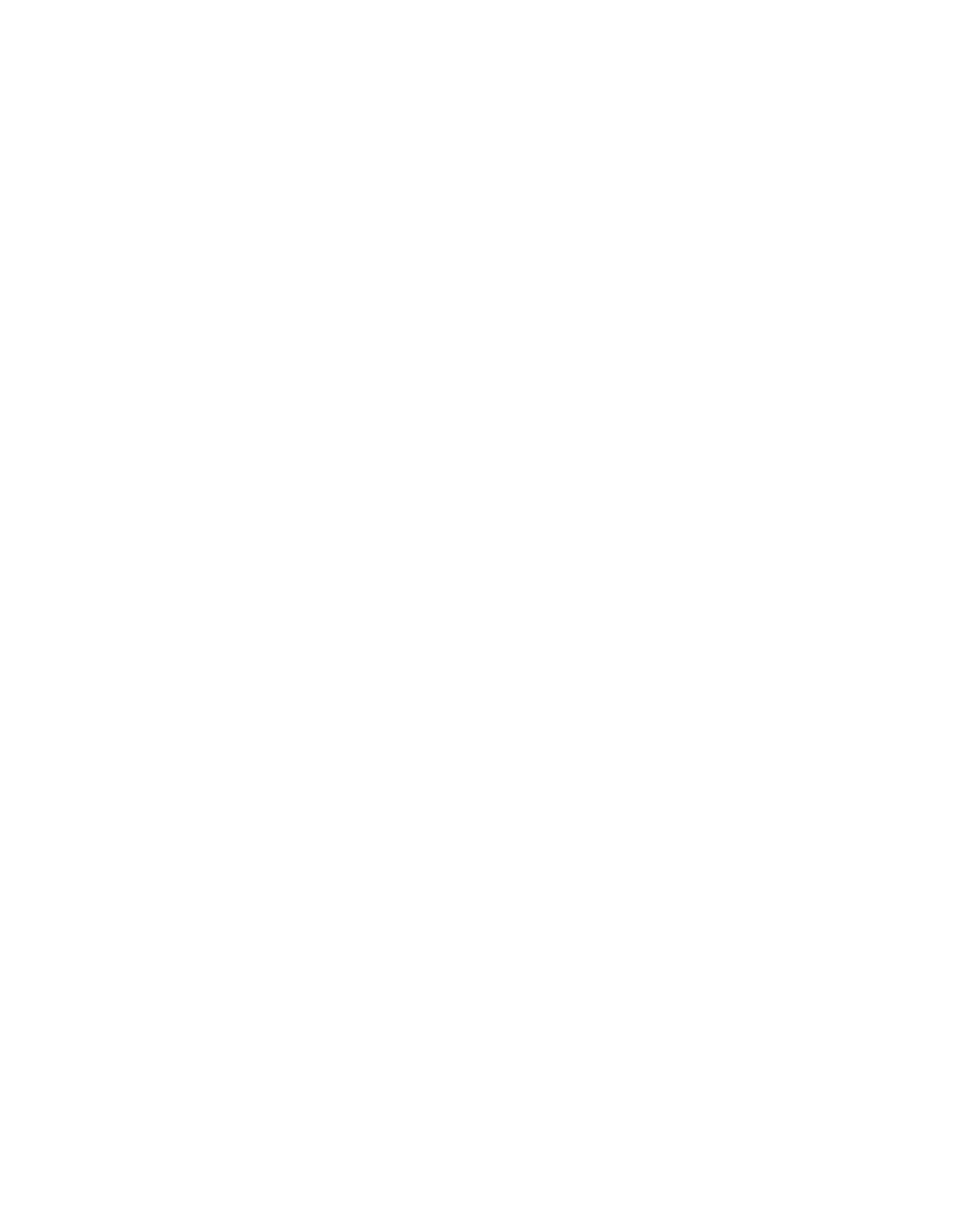

 $\overline{1}$ 

|                                                                                                       | \$786.24                                                                                                                                                                                                                                                                                                                                                                                                              |
|-------------------------------------------------------------------------------------------------------|-----------------------------------------------------------------------------------------------------------------------------------------------------------------------------------------------------------------------------------------------------------------------------------------------------------------------------------------------------------------------------------------------------------------------|
| <b>Annual Tuition:</b>                                                                                | https://caps.sheridancollege.ca/products/visual-design-communication.aspx                                                                                                                                                                                                                                                                                                                                             |
| (applicable at time<br>of publication -<br>subject to change<br>without notice)                       | Tuition fees are regulated by the Ministry of Advanced Education and Skills Development<br>and a change could be made by action of the Ontario Government.<br>As the Fee Guide is prepared in advance, Sheridan reserves the right to make changes<br>due to errors and omissions. Additional fees will apply for some programs with a modified<br>curriculum. All information provided is current as of publication. |
| Parking:<br>(applicable at time<br>of publication -<br>subject to change<br>without notice)           | https://epark.sheridancollege.ca/                                                                                                                                                                                                                                                                                                                                                                                     |
| <b>Book Costs:</b><br>(applicable at time<br>of publication -<br>subject to change<br>without notice) | \$112                                                                                                                                                                                                                                                                                                                                                                                                                 |
| <b>Other Costs:</b>                                                                                   | Ancillary fees - \$122.7                                                                                                                                                                                                                                                                                                                                                                                              |
| <b>Payment Policy for</b><br><b>Second Career:</b>                                                    | Purchase your course from our CAPS website when the courses become available and<br>provide your receipt to your ministry.                                                                                                                                                                                                                                                                                            |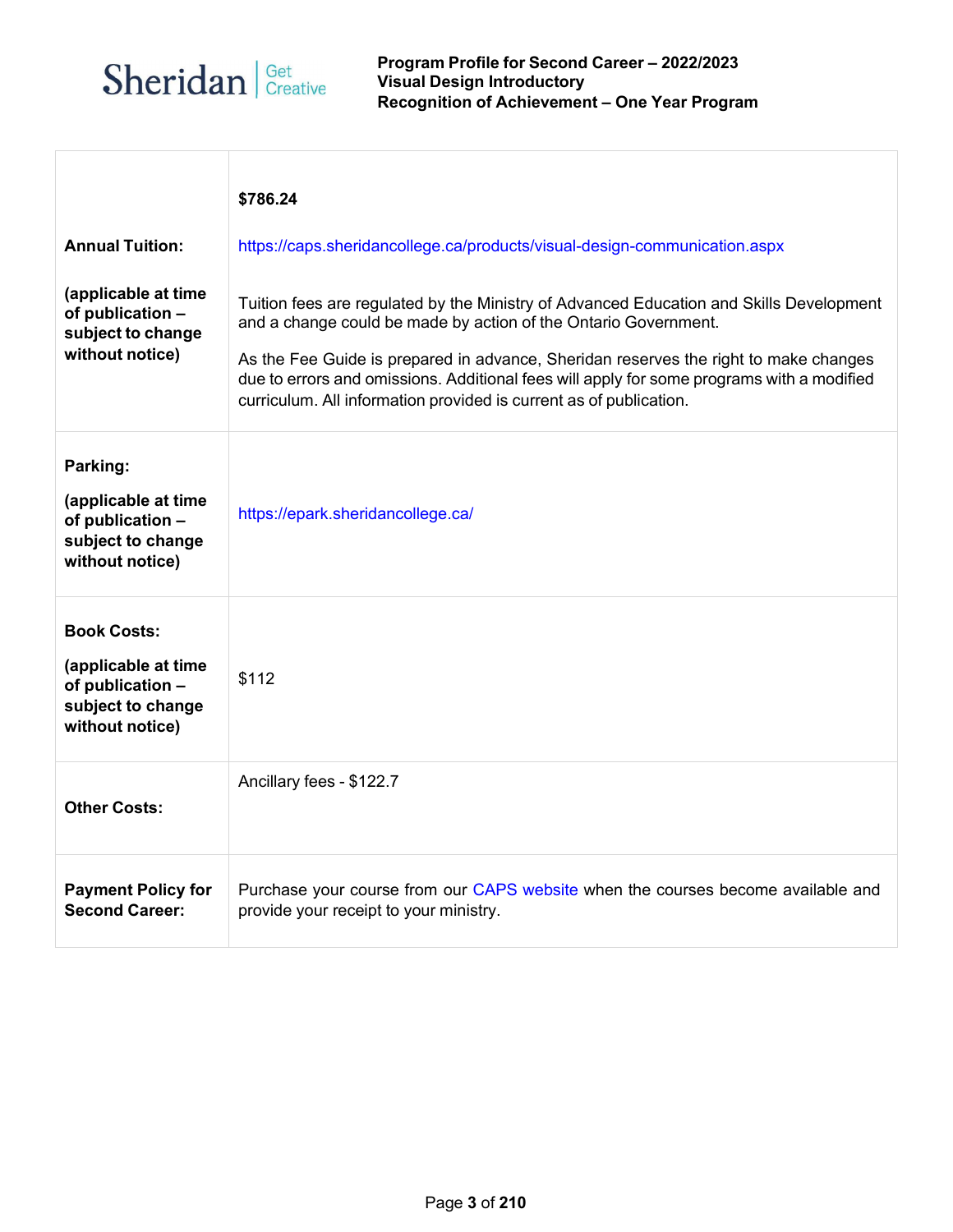# **Sheridan** *Creative*

| <b>Withdrawal/Refund</b><br><b>Policy</b>                                                                      | For refunds or withdrawals, please visit:<br>https://caps.sheridancollege.ca/student-guide/transfers-refunds-and-withdrawals.aspx<br>Please note: As a Second Career-funded student, all refunds are to be returned to your<br>funder.                                                                                                                              |
|----------------------------------------------------------------------------------------------------------------|---------------------------------------------------------------------------------------------------------------------------------------------------------------------------------------------------------------------------------------------------------------------------------------------------------------------------------------------------------------------|
| <b>Your Second Career</b><br>and Career<br><b>Opportunities:</b>                                               | This program will position students to advance in any field that requires a strong visual<br>design approach. Students will learn the basics of how to summarize design ideas, how to<br>apply colour to those idea, and how to draft them on paper.                                                                                                                |
| Please identify the<br>main skill learners<br>can expect to gain<br>upon completion of<br>the micro-credential | • Learners will know how to summarize a customer's design ideas, how to apply colour<br>to a customer's ideas, and how to draft those ideas into a vision.                                                                                                                                                                                                          |
| <b>Method of</b><br>Instruction:                                                                               | online                                                                                                                                                                                                                                                                                                                                                              |
| <b>Equipment</b><br><b>Availability:</b>                                                                       | Students will have access to computers in open access computer labs.                                                                                                                                                                                                                                                                                                |
| <b>Instructor</b><br><b>Qualifications:</b>                                                                    | Our faculty is hired based on a combination of industry experience and academic<br>qualifications. Most faculty have relevant Master's degrees and/or professional<br>certifications where applicable.<br>Our faculty is provided with opportunities to engage in professional development to<br>ensure currency in their field and proficiency in teaching adults. |

| <b>Curriculum Design:</b> | All programs are designed and kept up to date with input from Research and Innovation<br>teams which include representation from employers and industry organizations.      |
|---------------------------|-----------------------------------------------------------------------------------------------------------------------------------------------------------------------------|
|                           | The Centre for Teaching and Learning at Sheridan oversees the design of new programs<br>and courses and maintains a schedule of program review to keep programs up to date. |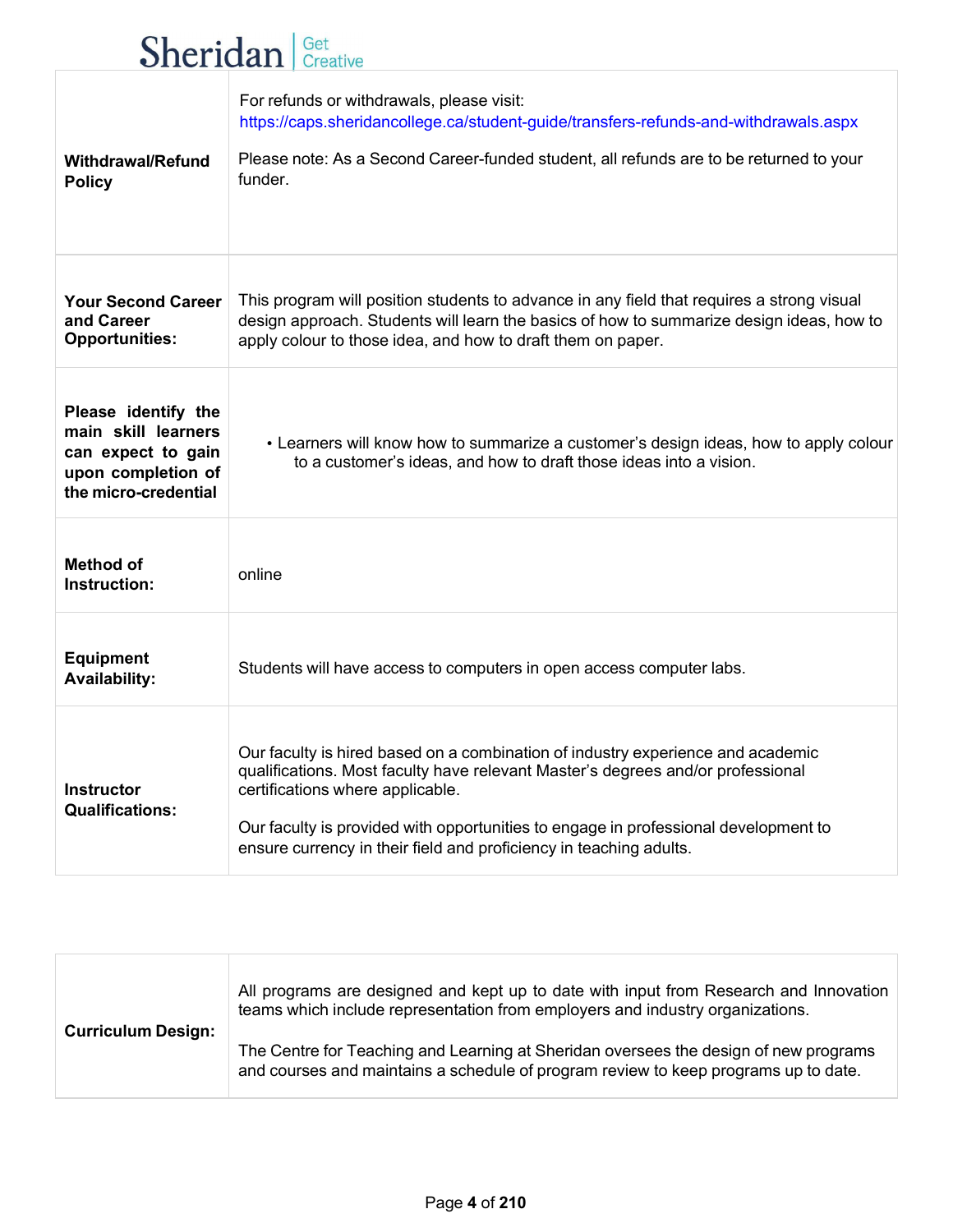## Sheridan Get Creative

| <b>Evaluation of</b><br>Instructors,<br><b>Courses and</b><br>Programs:           | Students have the opportunity to complete a formal evaluation of the course and instructor<br>at the end of each course.<br>Public colleges must survey students, graduates and employers as mandated by the<br>Ministry of Advanced Education and Skills Development to obtain information on Key<br>Performance Indicators (KPIs). Please visit:<br>https://www.sheridancollege.ca/about/administration-governance/policies-<br>accountability/key-performance-indicators                                                                                                                                             |
|-----------------------------------------------------------------------------------|-------------------------------------------------------------------------------------------------------------------------------------------------------------------------------------------------------------------------------------------------------------------------------------------------------------------------------------------------------------------------------------------------------------------------------------------------------------------------------------------------------------------------------------------------------------------------------------------------------------------------|
| <b>Physical Facilities:</b>                                                       | Sheridan classrooms and campus facilities are accessible and are designed to support a<br>wide range of applied learning activities. Classrooms and labs are equipped with modern<br>technology, including digital AV teaching and learning aids. Our Trafalgar, Davis and<br>Hazel McCallion campuses have physical fitness facilities, full-service cafeterias, modern<br>learning resource centres and vibrant student centres which contribute to supporting<br>student learning and life. Each campus has attractive grounds that provide a relaxing<br>counterpoint to the hustle and bustle of student activity. |
| <b>Additional Supports</b><br>and Resources:                                      | As a public college, Sheridan is able to offer a full range of student services and supports.<br>Please review our services by visiting:<br>https://www.sheridancollege.ca/student-life/student-services                                                                                                                                                                                                                                                                                                                                                                                                                |
| <b>Accessibility:</b>                                                             | The Accessible Learning Services Office facilitates equal access for eligible students with<br>disabilities by coordinating reasonable academic accommodations and support services.<br>For more information on student accommodations, please visit:<br>https://www.sheridancollege.ca/student-life/student-services/accessible-learning-services                                                                                                                                                                                                                                                                      |
| <b>Key Performance</b><br>Indicators (KPI) -<br>(graduation,<br>employment rates) | https://www.sheridancollege.ca/about/administration-governance/policies-<br>accountability/key-performance-indicators                                                                                                                                                                                                                                                                                                                                                                                                                                                                                                   |
| <b>ADDITIONAL NOTES</b>                                                           |                                                                                                                                                                                                                                                                                                                                                                                                                                                                                                                                                                                                                         |

**Program Profile for Second Career – 2022/2023 Visual Design Introductory Recognition of Achievement - One Year Program**